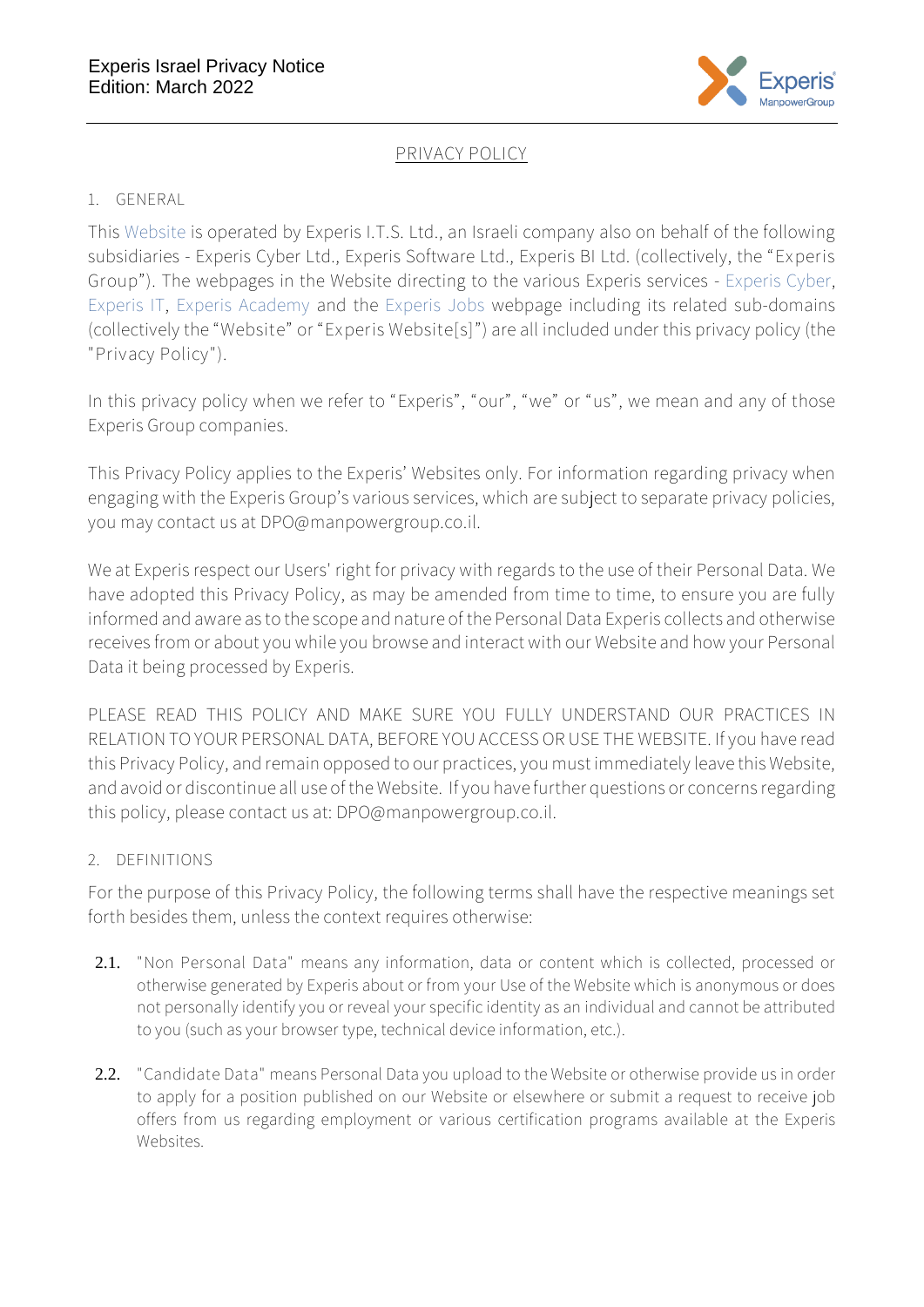

- 2.3. "**Personal Data**" means any information, data or content you upload to the Website or provide us, which can identify you personally or can otherwise be attributed to you as an individual, or as otherwise defined in data protection laws. Personal Data includes User Data (as defined below).
- 2.4. "**Process**" shall have the meaning ascribed to it under applicable data protection laws.
- 2.5. "**Use**" shall mean any access, view, visit or browsing of the Website, for any purpose.
- 2.6. "**User**", "**you**" or "**your**" (including any variations thereof) means any individual or entity that Uses the Website for any purposes, using a computer or any other device, including a mobile device or by any other means of communications.
- 2.7. "**Visitor Data**" means Personal Data you upload to the Website in order to contact us, for instance, if you are an employer interested in our human resourcing services or an individual seeking employment.
- 2.8. "**User Data**" shall mean Candidate Data and Visitor Data, together.

### 3. **COLLECTION OF DATA**

We collect and Process two types of data: Personal Data and Non-Personal Data. As for Personal Data, we collect Candidate Data and Visitor Data. In any event, the collection and Processing of User Data commences on your first Use of the Website, and may be executed by the User Data you independently or otherwise upload to the Website, and by technological tools we implement in the Website in order to collect or otherwise Process the User Data.

- 3.1. **Collection of Personal Data** 
	- 3.1.1. **No Legal Requirement**. Where applicable, we hereby inform you, and you hereby acknowledge that you have no legal obligation to provide us with any Personal Data (or any other data) when you use the Website, and the provision of it is solely based on your free will. However, you are aware that without the provision of your Personal Data, we will not be able to reply to your enquiries or offer you a job and some of the features on the Website may be unavailable to you.
	- 3.1.2. **Your Consent**. Where applicable, by Using the Website and uploading Personal Data to the Website, you hereby represent, acknowledge and provide your informed consent to the following:
		- 3.1.2.1. The Personal Data is yours, you have the legal right to provide us with it, and that it is complete, accurate and true;
		- 3.1.2.2. The Personal Data you provide will be stored in our database(s), and will be Processed by Experis (including, third parties acting on our behalf as specified further below) for the purposes as specified in this Privacy Policy.
- 3.2. **Personal Data You Provide.**

The types of Personal Data you provide us with may include (by way of a non-exhaustive list) the following: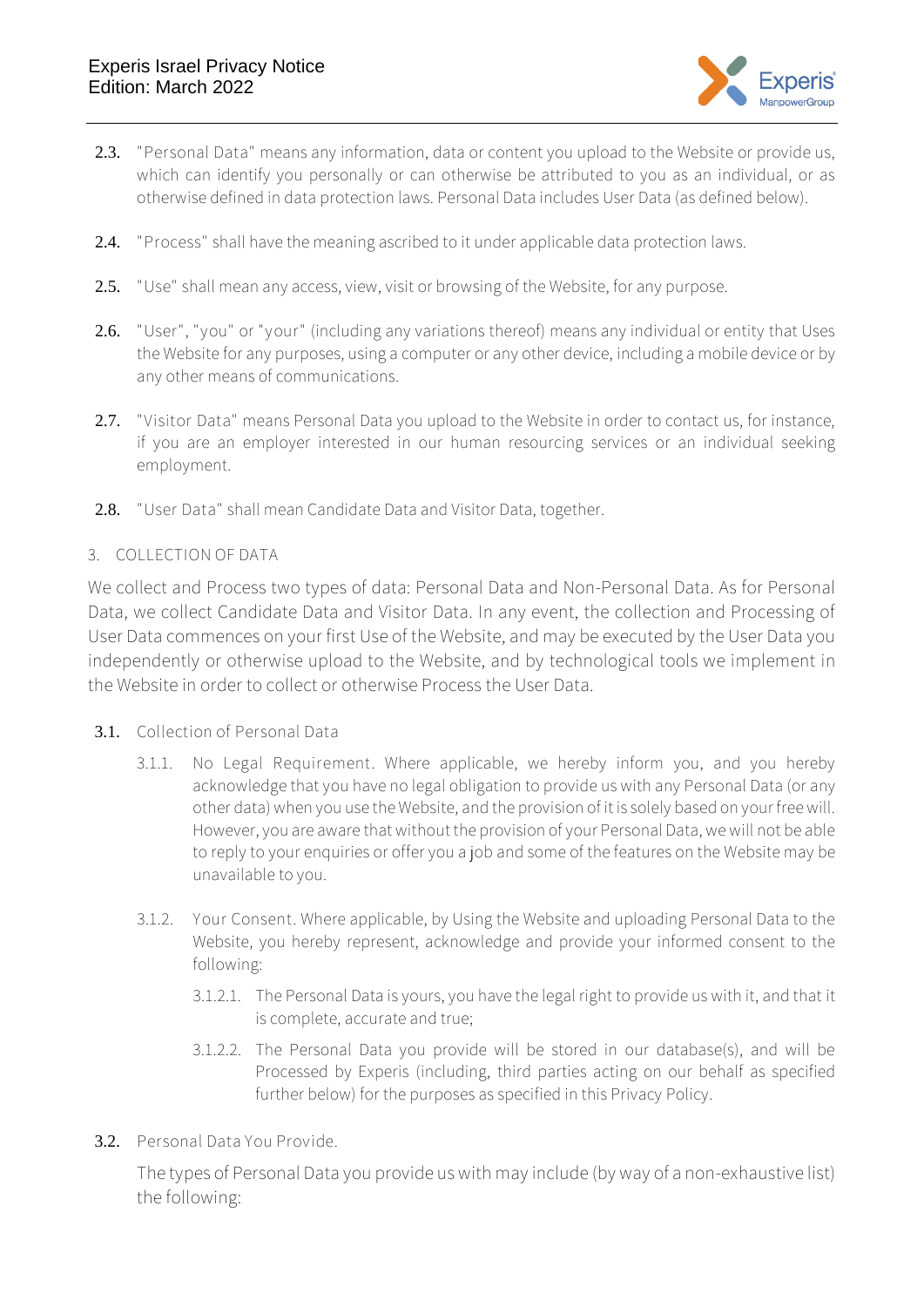

- 3.2.1. When you Use the ["contact us" form](https://jobs.experis.co.il/contact-us/) or otherwise send a request to directly engage with us through the Website, the Visitor Data you will be required to provide us is your full name and email, optionally (at your choice) provide us also with your phone number, and the subject of your request (type of service required). You may also provide us with any other information you decide to include in the open text box.
- 3.2.2. When you Use the Website in order to apply for a position published on our Website or to receive job offers from Experis, You will be required to upload your personal resume, as well as provide us with your full name, email address, and phone number (herein referred to as your "**Application**").
- 3.2.3. When you Use the Website in order to apply for training courses published on our Website or submit a request to apply to the Experis Academy certification programs, You will be required to provide us with your full name, email address, phone number and the course which you are interested in.
- 3.2.4. If you are looking to hire professionals through our hi-tech positions tab on the Website, you will be required to provide us with your full name, the organization you work at, position, email, phone number, type of service required and any other information you decide to include in the open text box.
- <span id="page-2-0"></span>3.3. **Personal Data We Collect or Generate.** 
	- 3.3.1. When you Use the Website, we may automatically collect Personal Data from you, such as:
		- 3.3.1.1. Technical information, including the Internet protocol (IP) address used to connect your computer to the internet, domain name and country which requests information and information about the device used to access the Website and your preferences;
		- 3.3.1.2. Information about your visit and usage, including the Uniform Resource Locators (URL) clickstream to, through and from our site (including date and time), time and length of visits to certain pages, page interaction information (such as scrolling, clicks, and mouse-overs), methods used to browse away from the page, traffic data, location data, weblogs and other communication data and information provided when requesting further service or downloads; and
		- 3.3.1.3. Location information, which may be determined through your IP address.
	- 3.3.2. To collect this information, we use cookies and other tracking technologies. Cookies are small pieces of text sent by your browser to your device. Cookies can be persistent (cookies that remain on your device for a set period of time or until you delete them) or session (cookies that are deleted as soon as you close your browser). When you use the Services, we and our third-party providers may place a number of cookies on your device. A list of all cookies we use, their purpose, and the information they collect can be found here [Experis](https://experis.co.il/wp-content/uploads/2022/03/Experis-Cookie-Policy.pdf)  [Group Cookie Policy.](https://experis.co.il/wp-content/uploads/2022/03/Experis-Cookie-Policy.pdf) Particular third-party cookies we use include, inter alia the following:
		- 3.3.2.1. Facebook Pixel. We use Facebook Pixel to customize our advertising and to serve you ads on your social media based on your browsing behavior. This allows your behavior to be tracked after you have been redirected to our Website by clicking on the Facebook ad. The Facebook Pixel stores a cookie on your device to enable us to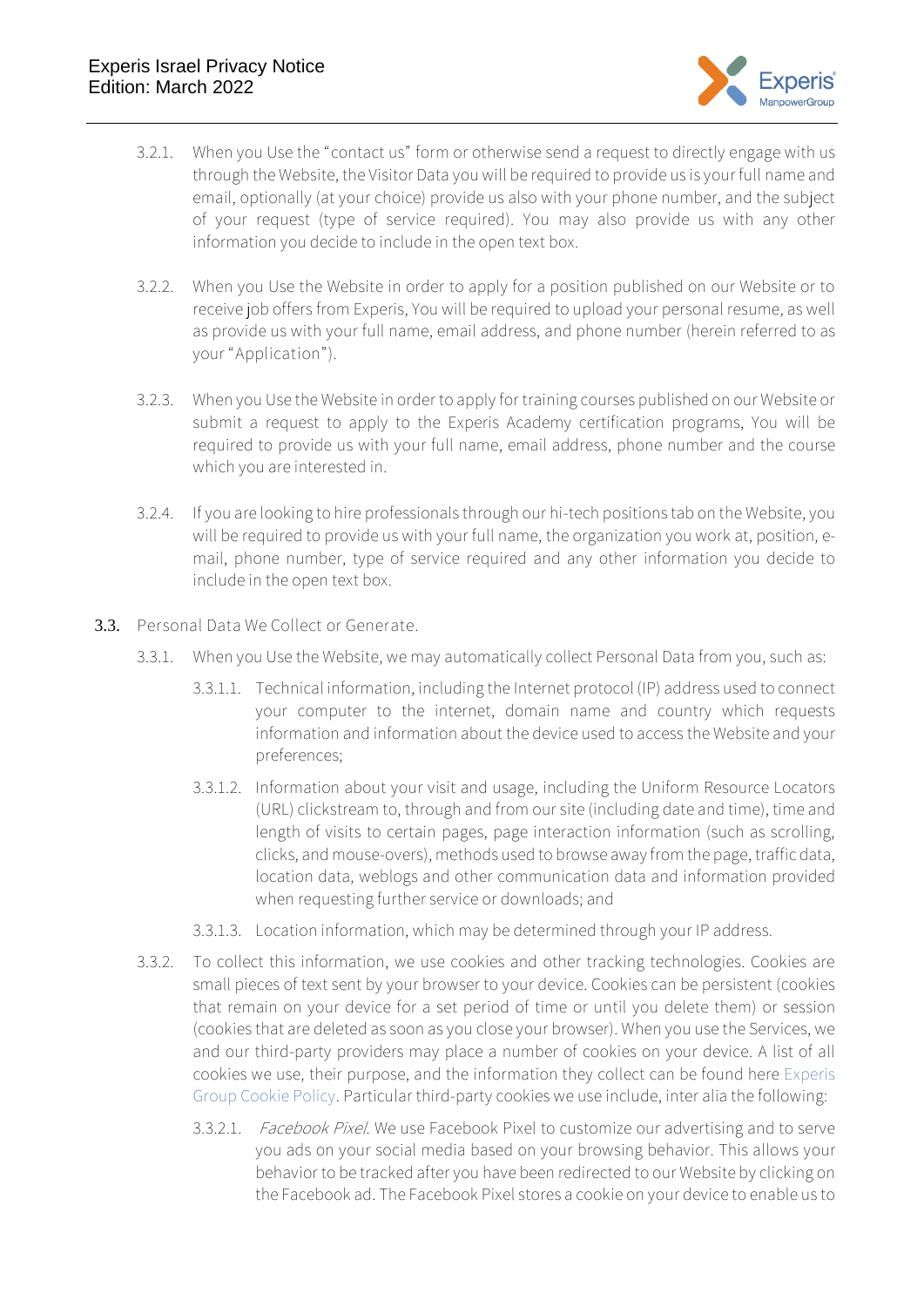

measure the effectiveness of Facebook ads for statistical and market research purposes. We do not have access to the information collected through theFacebook Pixel. However, the information collected via the Facebook Pixel, on the Website as well as other websites on which Facebook Pixel is installed, is also stored and processed by Facebook. Facebook may link this information to your Facebook account and also use it for its own promotional purposes in accordance with Facebook's Data Usage Policy. The Facebook Pixel also allows Facebook and its partners to show you advertisements on and outside of Facebook. You can opt-out of displaying Facebook ads by visiting your Faceboo[k Ad Settings,](https://www.facebook.com/settings?tab=ads) and you can clear and control the information third parties share with Facebook in you[r Off-Facebook](https://www.facebook.com/off_facebook_activity/)  [Activity](https://www.facebook.com/off_facebook_activity/) page. If you do not have a Facebook account, you can opt-out of Facebook ads through the European Interactive Digital Advertising Alliance [here.](http://www.youronlinechoices.eu/)

- 3.3.2.2. Google Analytics. We use Google Analytics to collect information on your use of the Website to improve our Website. In order to collect this information, Google Analytics may set cookies on your browser, or read cookies that are already there. Google Analytics may also receive information about you from applications you have downloaded that partner with Google. We do not combine the information collected through the use of Google Analytics with personally identifiable information. See <http://www.google.com/policies/privacy/partners/> for information about how Google uses the information provided to Google Analytics. You can control the information provided to Google and opt out of certain ads provided by Google by using any of the methods set forth [here](https://policies.google.com/technologies/partner-sites) or using the Google Analytics opt out browser add-on [here.](https://tools.google.com/dlpage/gaoptout?hl=en)
- 3.3.3. To disable cookies and limit the collection and use of information through them, you can set your browser to refuse cookies or indicate when a cookie is being sent. To find out how to block, control or delete cookies, please visit: [https://www.aboutcookies.org/,](https://www.aboutcookies.org/) which also provides information on how to control or delete cookies from specific browsers. When you opt-out, and opt-out cookie will be placed on your device. The opt-out cookie is browser and device specific and will only last until cookies are cleared from your browser or device. Note that blocking cookies may render some or all Service features useless.

#### 4. **HOW WE USE YOUR PERSONAL DATA**

Personal Data that you provide us with and we Process may be used by us for the following main purposes:

- 4.1. If you send us Candidate Data we will use it in order to review and assess your Application, contact you regarding your Application, submit your Application to the designated employer or to any other relevant employer or any third-party as we may see fit, as applicable in accordance to the contents of your Application.
- 4.2. If you send us Visitor Data we will use it in order to contact and communicate with you regarding the subject matter of your contact request.
- 4.3. If we collect your IP address, we will use it in order to identify you as a User on your next visit to the Website, without the necessity of entering your details.
- 4.4. for sending marketing materials. In order to do so, in some jurisdictions we will obtain your prior consent or otherwise act as required by applicable law.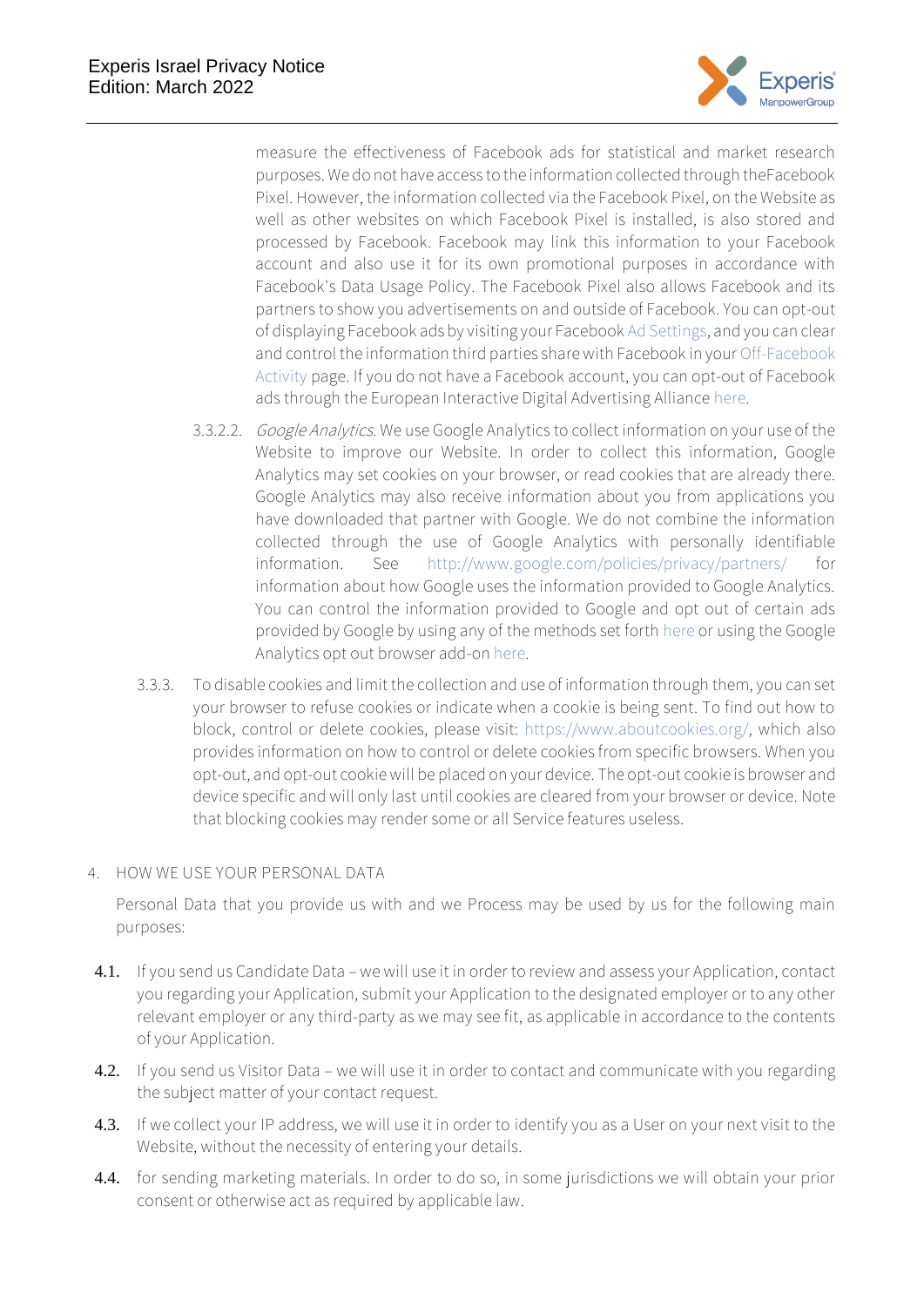

- 4.5. in order to approach you in the future with job offers which may apply to you based on your Application, and, as applicable, in accordance with the contents of your Application and subject to your prior consent (if required by applicable law).
- 4.6. To ensure that the Website is functioning correctly and to monitor, investigate any bug with, and improve the Website and provide support.
- 4.7. For research purposes and for further analysis and statistics, where data will be anonymized where possible, to improve our Website and services (for example, we analyze information collected through cookies which to help us understand behavior when accessing the Website).
- 4.8. in order to enforce this Privacy Policy, resolve disputes, exercise or defend our legal rights, comply with any applicable law, regulations or requests from competent authorities, or, as otherwise authorized by you.

#### 5. **COLLECTION OF NON-PERSONAL DATA**

- 5.1. **General**. In addition to the categories of Personal Data described above, we may collect and Process Non-Personal Data derived when you Use our Website.
- 5.2. **Non-Personal Data we Collect**. Experis collects information that your browser or device sends about how Users locate and navigate the Website, which may include, but is not limited to, browser type, operating system version, referring URL, the number and frequency of users to each web page, the length of their stays, etc.
- 5.3. **How we Collect Non-Personal Data.** We may use technological tools for the collection of Non-Personal Data, as detailed in Section [3.3](#page-2-0) above (such as cookies and pixels), and as may be further added from time to time. A list of all cookies we use, their purpose, and the information they collect can be found her[e Experis Group Cookie Policy.](file://///mps00101/public/איכות/TOP/מחלקת%20איכות%202016/פרוייקטי%20מטה/Data%20Privacy%20Protection/GDPR%20Compliance%20Projects/Experis%20Cyber/Cookies%20Notice/Cookie%20Policy%20CLEAN.doc)
- 5.4. **How we Use Non-Personal Data.** We may use Non-Personal Data for the same purposes we use Personal Data (where applicable) and also for the following purposes: (a) To monitor and analyze your Use of the Website; (b) For technical administration and troubleshooting of the Website; (c) To improve the usefulness and quality of the Website and to enhance the positioning of the Website within Internet search engines; (d) To gather statistical data and system analytics data about how the Website is being used; (e) To assist in determining the effectiveness of our Website content and advertising; (f) For commercial research and further development; (g) For any other legitimate purpose.

#### 6. **LAWFUL BASIS FOR PROCESSING**

- 6.1. We only process Personal Data where we have a lawful basis to do so. The lawful basis will depend on the reasons we collected the Personal Data and purposes we use your Personal Data, and may differ according to applicable data protection laws.
- 6.2. The lawful basis for processing User Data will be: (a) when you gave us your consent for processing your User Data for a specific purpose. For example, if you sent us your Candidate Data in order to apply to a job offer published on the Website; or, (b) when it is necessary for the performance of a contract with you. For example, we will process your Visitor Data to address your query in the Website, or to send you offers of employment in the future or marketing communications; (c) where we have a legitimate interest to process the User Data or there is a legitimate interest of others. For example, to identify and prevent abuse of the Website, to improve the performance of the Website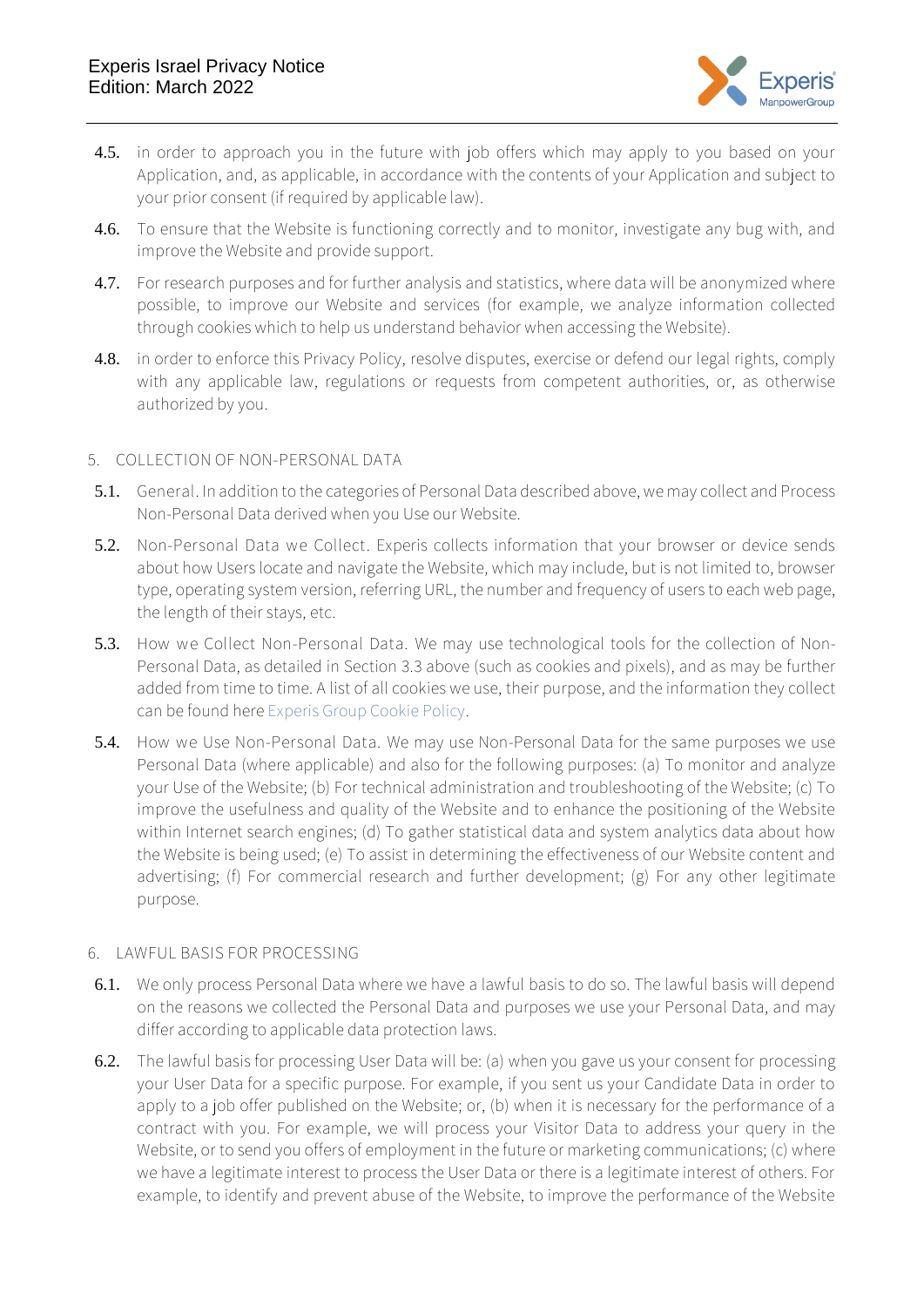

or to ensure the security of the Website; and (d) To comply with any legal obligation that may apply to us. For example, to disclose information to competent authorities.

<span id="page-5-0"></span>7. **YOUR RIGHTS** 

In this section, we inform you what rights you have with respect to the Processing of your Personal Data. Please note that your rights may differ, dependent on your jurisdiction and the applicable data protection laws:

- 7.1. You may have the right to access and review your Personal Data which we Process;
- 7.2. You may have the right to have your Personal Data rectified to the extent it is incorrect, incomplete or not processed in compliance with applicable data protection laws;
- 7.3. You may be entitled to require that we erase certain parts of your Personal Data if its processing is not justified;
- 7.4. You may have the right to ask for the transfer of your Personal Data that you provided us to other controllers;
- 7.5. In some circumstances, you have the right to withdraw consent (where the lawful basis for Processing is consent);
- 7.6. Under certain circumstances, you may have the right to object to the Processing of your Personal Data;
- 7.7. You have the right to lodge a complaint before the applicable supervisory authority of your jurisdiction.

If you wish to exercise any of your rights, please contact us at DPO@manpowergroup.co.il. We will act in accordance with the applicable data protection laws, in order to comply with your request.

### 8. **SHARING PERSONAL DATA WITH OTHERS**

We may share Personal Data with third-parties, as set forth below:

- 8.1. **Service Providers**. We may share Personal Data with our contracted service providers and subcontractors so they can provide us services required for us to operate the Website or provide our services, such as - cloud and IT vendors, hosting, advertisers, companies that provide analysis and processing activities, companies that provide us marketing and promotional services.
- 8.2. **Manpower Group.** We may share Personal Data within the Manpower group of companies to which we are affiliates, as well as within the Experis Group of companies, as required to run and manage our business.
- 8.3. **Business Transfers**. If we are involved in a merger, acquisition, financing due diligence, reorganization, bankruptcy, receivership, sale of company assets or transition of service to another provider, the Personal Data may be transferred to a successor or affiliate as part of that transaction.
- 8.4. **Analytics**. with analytics providers that assist us in the improvement and optimization of the Website and process Personal Data in the context of provision of analytical services to us.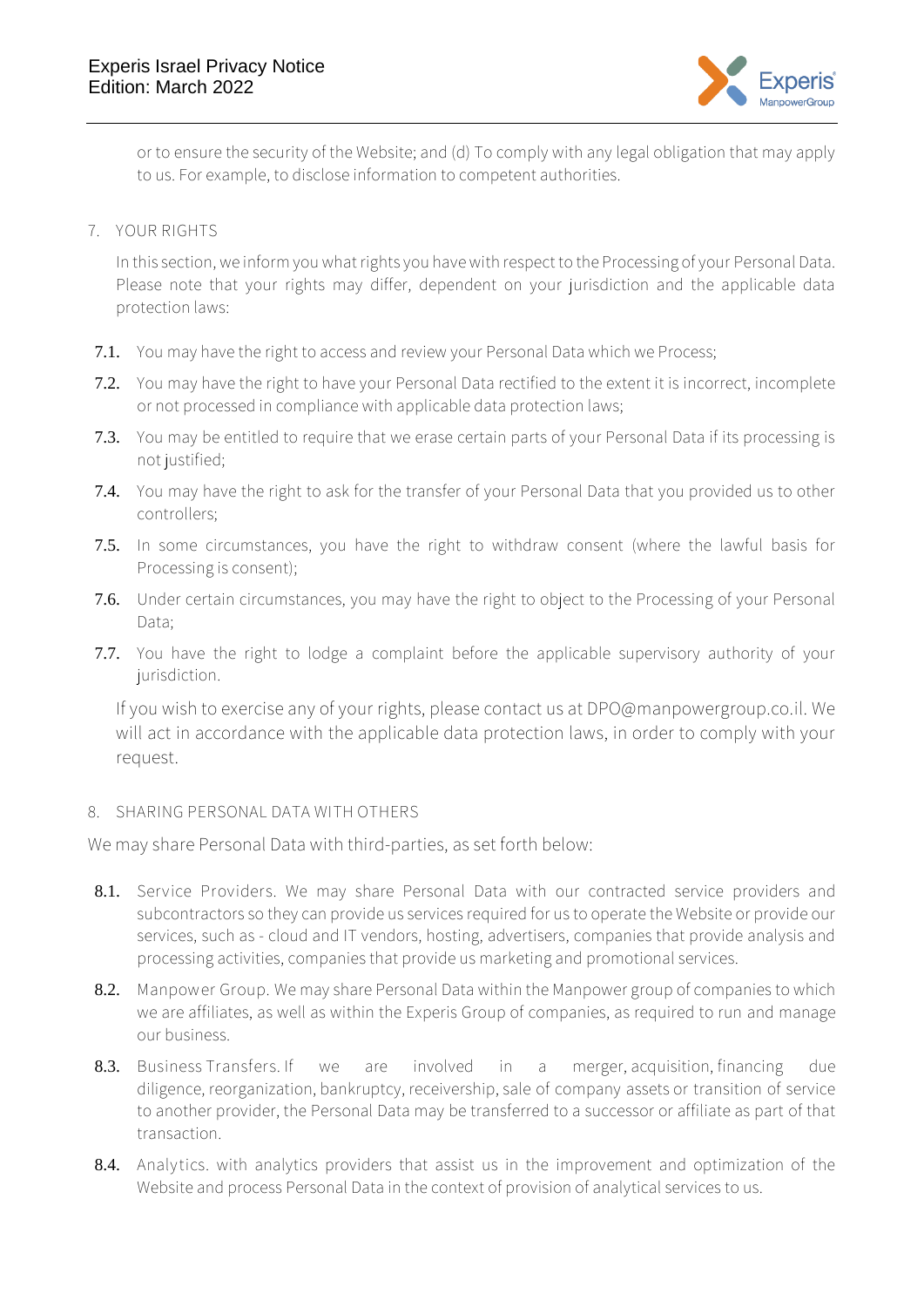

- 8.5. **Protection of Rights**. if we need to do so to establish, exercise, protect or defend our contracts or legal rights, or the rights of others including our employees and affiliates, or detect, investigate, prevent, or take action against illegal activities, fraud, or situations involving potential threats to the rights, we may share Personal Data with investigators, advisors, consultants or law enforcement authorities.
- 8.6. **Official Authorities**. We may need to disclose Personal Data in response to lawful requests by public authorities or law enforcement officials, including meeting national security or law enforcement requirements. We cooperate with government and law enforcement officials to enforce and comply with the law.
- 9. **INTERNATIONAL TRANSFER OF DATA**

We may store, Process or maintain User Data in various sites worldwide, including through cloudbased service providers. Where applicable, by using the Website, you hereby provide your informed consent to the transfer of your Personal Data to countries outside your state or country to countries in which the level of data protection may not be as protective as the level in your country.

Where the GDPR applies and we transfer Personal Data to another country outside the EEA, we will ensure that it is protected and transferred in a manner consistent with legal requirements. In relation to data being transferred outside of the EEA, for example, this may be done in one of the following ways:

- 9.1. The country that we send the data is approved by the European Commission as offering an adequate level of protection for Personal Data;
- 9.2. such transfer is subject to the conditions set forth in the EU Commission Standard Contractual Clauses (in the relevant module) for the transfer of personal data to third countries, adopted by the European Commission via its implementing decision of 4 June 2021, or any set of clauses approved by the European Commission which amends, replaces or supersedes the SCCs; or –
- 9.3. In other circumstances, the law may permit us to otherwise transfer your Personal Data outside the EEA.

Further details on the steps we take to protect your personal information, in these cases, is available from us on request by contacting us by email at DPO@manpowergroup.co.il at any time.

### 10. **DATA RETENTION**

Subject to your right to have your Personal Data corrected, not further processed or deleted in accordance with Section [7](#page-5-0) above, we retain different types of Personal Data for different periods, depending on the purposes for processing, our legitimate business purposes as well as pursuant to legal requirements under applicable law. We will retain Personal Data for as long as required and needed to comply with our legal obligations or to pursue our legitimate business purposes and to establish, exercise or defend our legal rights. Unless otherwise restricted under applicable law. Non-Personal Data will be retained indefinitely.

11. **SECURITY**